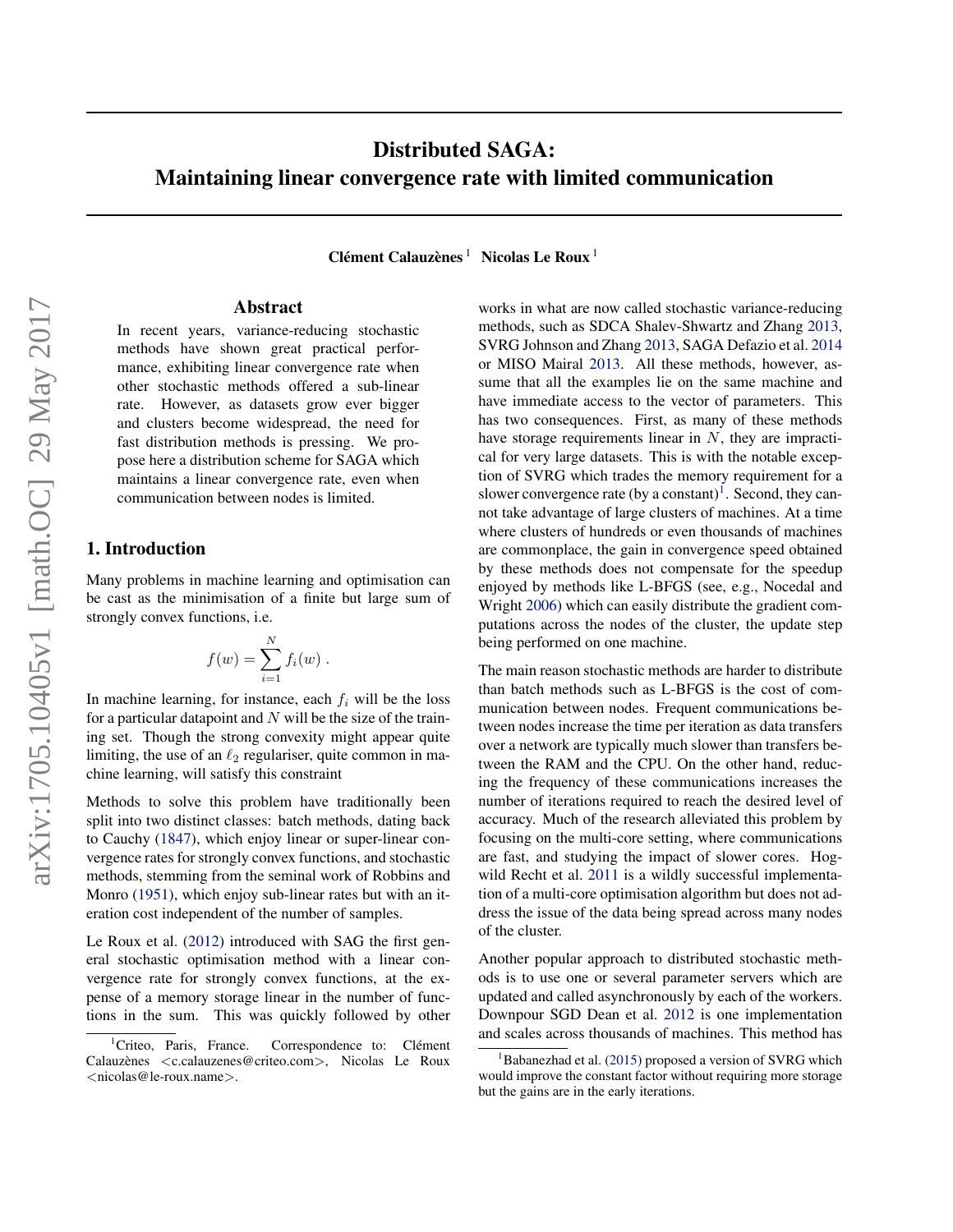been used to train large deep networks which give rise to non-convex loss where achieving linear convergence is less important since this convergence will only be towards a local optimum. However, it does not achieve a faster convergence rate when the loss function is convex.

The work closest to ours is the recent FADL Mahajan et al. [2013a;](#page-8-0) Mahajan et al. [2013b,](#page-8-0) where the authors proposed a plugin method for distributing algorithms which achieved linear convergence and can be seen as a distributed variant of SVRG when used with the latter in inner loop. Their method required performing a line-search at each synchronisation and they do not provide insights on the difference between using batch and stochastic algorithms in inner loop, even though they explicitly use different hyperparameter settings in their experiments. Our method differs in that we do not need to do a line search at every synchronisation, and we provide theoretical and practical understanding of the behaviour of a stochastic algorithm.

# 2. Distributed SAGA

For the remainder of this paper, we assume that we have  $K$ machines, each having access to a subset of the datapoints. In particular, each machine will be able to store both its subset of the datapoints and their associated gradients  $2$  in memory. Finally, communication costs between machines will be assumed high and the major bottleneck in optimisa- $\frac{1}{2}$  tion  $\frac{3}{2}$ .

In SAGA, one of the methods mentioned in the introduction, the last gradient computed for each datapoint is kept in memory. The important aspect, and the main different with a standard batch method, is that these gradients have been computed at different times using different values of the parameter vector. Since linear convergence is achieved despite this staleness, it seems natural to want to include stale gradients from the other nodes in the parameter updates. One must still be careful as, contrary to its original version, distributed SAGA, or dSAGA for short, cannot update all the gradients. We shall show how a simple modification can maintain linear convergence despite this hurdle.

Every once in a while, each node will communicate to the others its current position in parameter space as well as the sum of its stored gradients. The storage requirement of these two vectors is independent of the dataset size, which makes it efficient both in terms of communication and in terms of memory. This makes it possible for dSAGA to scale to datasets of any size, provided that the number of nodes grows linearly with the number of datapoints<sup>4</sup>.

This approach is very close to that of FADL Mahajan et al. [2013a](#page-8-0) which builds at each synchronisation  $t$  and on each worker k an approximation  $f_k^t$  of the global objective function  $f$ . The biggest difference is that, while FADL performs a line-search at each synchronisation to find a new set of parameters, dSAGA does so by a simple average of the local parameters at each node. Further, Mahajan et al. [\(2013a\)](#page-8-0) prove the linear convergence of FADL, albeit in a generic case w.r.t. the algorithm in inner loop. Thus, it provides a slower rate than gradient descent and no insight on how the convergence speed varies with the number of workers and the synchronisation frequency. In contrast, we focus on a specific algorithm for the inner loop, SAGA, in order to provide better practical insights on the variation of the convergence speed depending on the setting.

Besides its speed, one of the main selling points of SAGA is its total absence of hyper-parameters. This makes it well suited to a production environment where robustness is required. Since distributed algorithms structurally have more parameters than their non-distributed counterpart, such as the number of nodes and the synchronisation frequency, we provide an understanding of the variation of the speed with the hyper-parameters to limit the need for tuning.

## 2.1. Algorithm

We now describe dSAGA in terms of the parameter updates it performs rather than in terms of the loss it optimises as we believe it makes the approximations clearer. We will start with a reminder of the original SAGA algorithm to highlight the differences.

At time step t, SAGA does the following update:

**input** A current parameter vector  $w^t$ **input** Stored gradient  $g_i(\phi_i^t)$  for each i

- 1. Choose a  $j$  at random.
- 2. Set  $\phi_j^{t+1} = w^t$  and store  $g_j(\phi_j^{t+1})$ .
- 3. Leave  $\phi$  unchanged for all the other points, i.e.  $\phi_i^{t+1} = \phi_i^t$  for  $i \neq j$ .
- 4. Update  $w$  using  $w^{\overline{t}+1} = w^t - \gamma \left[ g_j(\phi_j^{t+1}) - g_j(\phi_j^{t}) + \frac{1}{N} \sum_i g_i(\phi_i^{t}) \right].$

As we see, SAGA updates only one gradient at a time, using stale versions of all the other gradients. A point worth

 ${}^{2}$ Or, only a sufficient statistics, as detailed in the SAG paper.

 $3A$  model with  $10^{12}$  parameters, for instance, will use 4GB of storage and might take between 10s and 30s to be averaged between a set of machines.

<sup>4</sup> Increasing the number of nodes might however decrease the convergence rate.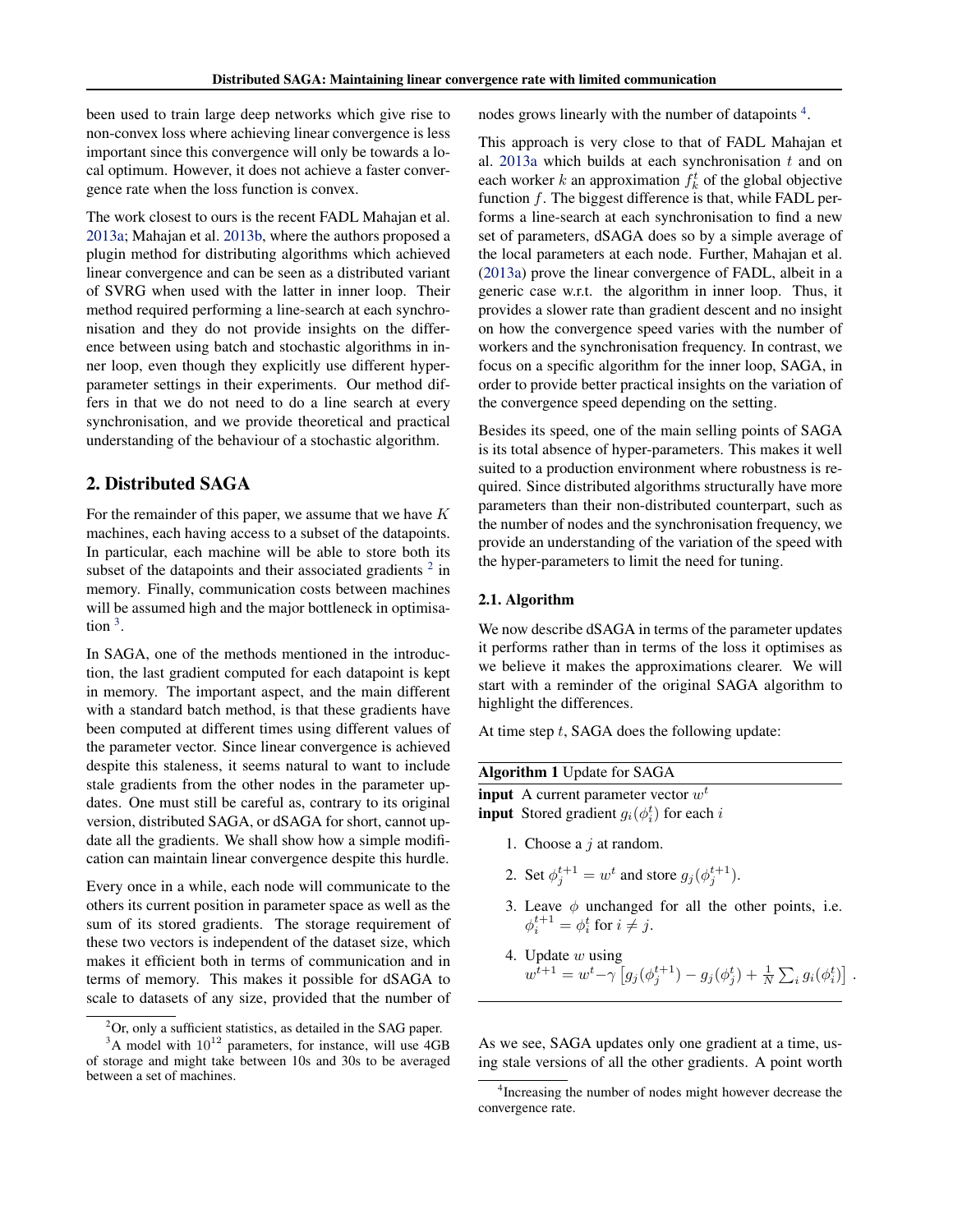<span id="page-2-0"></span>noting is that the algorithm also works if only the last term, the sum over all datapoints, is used to compute the update. Although no convergence rate has been proven for this slight variation <sup>5</sup>, it hints at the fact that  $\frac{1}{N} \sum_i g_i(\phi_i^t)$ is a reasonable approximation of the current gradient.

Before moving to the description of dSAGA, we need to set a few notations:

- Each node has its own parameter vector  $w_k$ . Since we will run a new optimisation between each synchronisation between nodes, these parameters will have two indices. We thus use  $w_k^{t,u}$  where t is the index of the synchronisation and  $u$  is the iteration since the last synchronisation.
- The *i*-th point on node  $k$  will be represented by the pair  $(k, i)$ .  $f_{k,i}$  is its loss with associated gradient  $g_{k,i}$ . Thus the gradient on the k-th node is  $g_k = \frac{1}{K} \sum_i g_{k,i}$ .
- $\hat{g}_k(w_k^{t,u})$  is the approximation of the average gradient on node k at  $w_k^{t,u}$ . In other words, when node k reaches  $w_k^{t,u}$ , we look at all the stored  $g_{k,i}(\phi_i^{t,u})$  for the points on node k and set  $\hat{g}_k(w_k^{t,u}) =$  $\frac{1}{N}\sum_i g_{k,i}(\phi_i^{t,u}).$
- $\bullet$  Each node will perform U passes through the data before synchronising with the other nodes. Since there are  $N/K$  datapoints on each node, this means that  $U = uN/K$ .

Rewriting the SAGA update on node  $k$  in this context yields:

- 1. Choose a  $j$  at random.
- 2. Set  $\phi_{k,j}^{t,u+1} = w_k^{t,u}$  and store  $g_{k,j}(\phi_{k,j}^{t,u+1})$ .
- 3. Leave  $\phi$  unchanged for all the other points, i.e.  $\phi_{k,i}^{t,u+1} = \phi_{k,i}^{t,u}$  for  $i \neq j$ .
- 4. Update  $w_k$  using  $w_k^{t,u+1} = w_k^{t,u} \gamma \delta_k^{t,u}$  with

$$
\delta_k^{t,u} = g_{k,j}(\phi_{k,j}^{t,u+1}) - g_{k,j}(\phi_{k,j}^{t,u}) + \frac{1}{N_k} \sum_i g_{k,i}(\phi_{k,i}^{t,u})
$$
  
=  $g_{k,j}(\phi_{k,j}^{t,u+1}) - g_{k,j}(\phi_{k,j}^{t,u}) + \hat{g}_k(w_k^{t,u})$ .

One could think that all there is to do to distribute SAGA is to add to the update the sum of the stored gradients which was communicated at the last synchronisation. However, when updating  $w_k^{t,u}$  on node k, we would like to have an estimate of the gradient on the other nodes at the same point,

i.e.  $\hat{g}_l(w_k^{t,u})$ . What we have access to, however, is the estimate of the gradient on these nodes at the time of the estimate of the gradient on these nodes at the time of the synchronisation, i.e.  $\hat{g}_l(w_l^{t-1,+\infty})$ . We make here the as-<br>sumption that each optimisation is run to convergence be sumption that each optimisation is run to convergence before synchronisation. We thus need to obtain an estimate of  $g_l(w_k^{t,u})$ . Assuming our ideal SAGA update would be  $w_k^{t,u+1} = w_k^{t,u} - \gamma \delta_k^{t,u}$  with

$$
\delta_k^{t,u} = g_{k,j}(\phi_{k,j}^{t,u+1}) - g_{k,j}(\phi_{k,j}^{t,u}) + \sum_l g_l(w_k^{t,u}),
$$

we make the following approximation of  $\sum_l g_l(w_k^{t,u})$ :

$$
\sum_{l} g_{l}(w_{k}^{t,u}) = \sum_{l} \left[ g_{l}(w_{k}^{t,u}) - g_{l}(w_{k}^{t,0}) + g_{l}(w_{l}^{t-1,+\infty}) + g_{l}(w_{l}^{t-1,+\infty}) \right]
$$
  

$$
\approx \sum_{l} \left[ g_{k}(w_{k}^{t,u}) - g_{k}(w_{k}^{t,0}) + g_{k}(w_{k}^{t-1,+\infty}) + g_{l}(w_{l}^{t-1,+\infty}) \right]
$$

where we assumed that the Hessians on each node were the same, leading to  $g_l(w) - g_l(v) = g_k(w) - g_k(v)$  for any  $(w, v)$  pair.

 $w_k^{t,0}$  is the initial point of the optimisation of node k which we can choose as we please. Choosing  $w_k^{t,0}$  = 1 K  $\sum w_l^{t-1,+\infty}$  and assuming the loss is locally quadratic, l we have  $\sum$ l  $\left[g_k(w_k^{t,0}) - g_k(w_l^{t-1,+\infty})\right] = 0$  and then  $\sum$ l  $g_l(w_k^{t,u}) \approx K \left[ g_k(w_k^{t,u}) - g_k(w_k^{t,0}) \right] + \sum$ l  $g_l(w_l^{t-1,+\infty})$ .

Replacing  $g_k(w_k^{t,u})$  with the unbiased estimate used in SAGA, this leads to the dSAGA update describe in Alg. [2.](#page-3-0)

We now study the convergence speed of dSAGA, both theoretically and empirically.

# 3. Convergence Proof in the Quadratic Case

Let us assume we wish to minimise

$$
f(w) = \frac{1}{K} \sum_{k=1}^{K} f_k(w)
$$
  
= 
$$
\frac{1}{K} \sum_{k=1}^{K} \frac{K}{N} \sum_{j=1}^{N/K} f_{k,j}(w) ,
$$

We are interested in upper bounding the rate at which the expected excess error  $\mathbb{E} \| w^{t,0} - w^* \|$  decreases from one synchronisation to another where the expectation is taken over the sampled sequences of examples in inner loops.

 $5$ This variation is very close to SAG, with the slight modification that the entry for point  $j$  is updated after the parameter update and not before.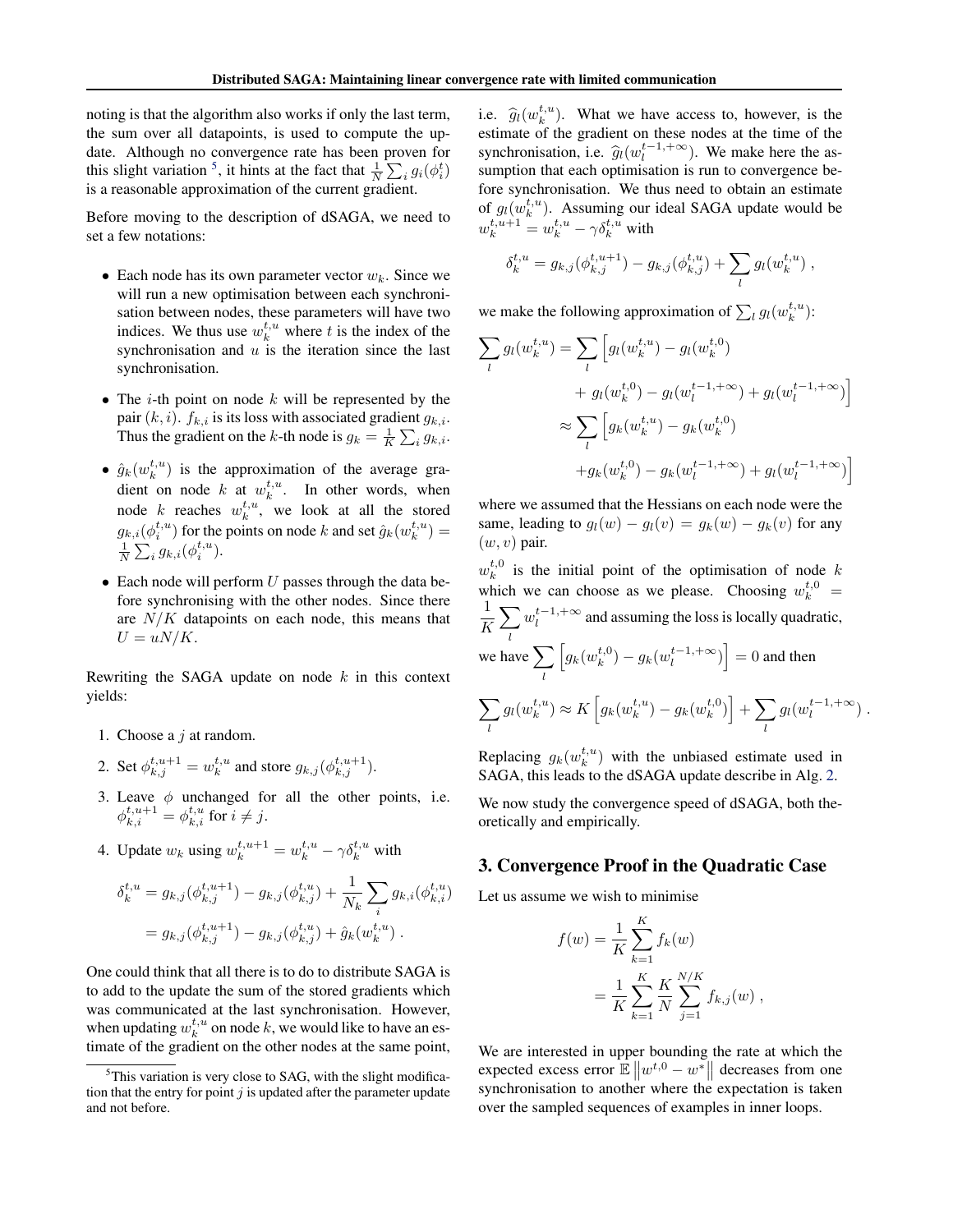<span id="page-3-0"></span>Algorithm 2 dSAGA update on node  $k$ 

**input** A current parameter vector  $w_k^{t,u}$ **input** Stored gradient  $g_{k,i}(\phi_{k,i}^{t,u})$  for each i input The average of all gradient estimates at the last synchronisation  $\frac{1}{K} \sum_{l} g_l(w_l^{t-1,\infty})$ Recompute  $g_k(w_k^{t,0}$ . This is the *local gradient pass*. For  $u = 1$  to  $UN/K$ , do:

- 1. Choose a  $i$  at random.
- 2. Set  $\phi_{k,j}^{t,u+1} = w_k^{t,u}$  and store  $g_{k,j}(\phi_{k,j}^{t,u+1})$ .
- 3. Leave  $\phi$  unchanged for all the other points, i.e.  $\phi_{k,i}^{t,u+1} = \phi_{k,i}^{t,u}$  for  $i \neq j$ .
- 4. Update  $w_k$  using

$$
w_k^{t,u+1} = w_k^{t,u} + \gamma g_k(w_k^{t,0}) - \gamma \frac{1}{K} \sum_l g_l(w_l^{t-1,\infty})
$$

$$
- \gamma \left[ g_{k,j}(\phi_{k,j}^{t,u+1}) - g_{k,j}(\phi_{k,j}^{t,u}) + \hat{g}_k(w_k^{t,u}) \right]
$$

We have the following decomposition, that we will also study in the experimental part (Sec. [4\)](#page-4-0).

$$
\mathbb{E} \|w^{t+1,0} - w^*\|
$$
\n
$$
\leq \frac{1}{K} \sum_{k} \mathbb{E} \|w_k^{t,u} - w^*\|
$$
\n
$$
\leq \underbrace{\frac{1}{K} \sum_{k} \mathbb{E} \|w_k^{t,u} - w_k^{t,\infty}\|}_{\text{average inner error}} + \underbrace{\frac{1}{K} \sum_{k} \mathbb{E} \|w_k^{t,\infty} - w^*\|}_{\text{discrepancy error}}
$$
\n(1)

The first term, the *average inner error* represents how much we can hope to reduce the error without further synchronisation. It decreases at the linear speed of the inner SAGA algorithm. The second, the *discrepancy error* represents the incompressible error due to the lack of information on each node from the other nodes, that we cannot reduce without further synchronisation.

In this paper, we prove the convergence of the dSAGA algorithm when each inner loop is run to convergence, i.e. for  $u \to +\infty$ . Thus, we focus on the convergence of the discrepancy error.

Lemma 1 (Convergence). *We assume that, for each* k*, we have*

$$
\frac{K}{N} \sum_{j=1}^{N/K} f_{jk}(w) = \frac{1}{2} (w - w_k^*)^{\top} H_k(w - w_k^*) ,
$$

*each*  $H_k$  *being positive definite and that for any t,* 

$$
w^{t+1,0} = \frac{1}{K} \sum_k w_k^{t,\infty}.
$$

*If*  $\max_{k,l}$   $\|I - H_k^{-1}H_l\| \leq \rho < 1$ , we have for each l

$$
||w_l^{t,0} - w^*|| \le \left(1 - \frac{1}{K}\right)^t \rho^t C_0 ,
$$

*where*  $w^*$  *is the global minimising of*  $f$  *and*  $C_0$  *a constant depending on the starting point.*

*Proof.* Using the update equation from dSAGA, running the local optimisation to convergence yields

$$
g_k(w_k^{t,\infty}) = g_k(w_k^{t,0}) - \frac{1}{K} \sum_l g_l(w_l^{t-1,\infty})
$$

with  $g_k$  the derivative of  $f_k$ . Since  $f_k$  is quadratic, we have  $g_k(w) = H_k(w - w_k^*)$  and the previous equation may be rewritten (multiplying by  $H_k^{-1}$  and adding  $w_k^*$ )

$$
w_k^{t,\infty} = w_k^{t,0} - \frac{1}{K} \sum_l H_k^{-1} H_l(w_l^{t-1,\infty} - w_l^*)
$$
.

and thus, subtracting  $w^*$  on both sides of the equation yields

$$
w_k^{t,\infty} - w^* = w_k^{t,0} - w^* - \frac{1}{K} \sum_l H_k^{-1} H_l(w_l^{t-1,\infty} - w_l^*)
$$

Using the definition of  $f$ , we have

$$
\sum_l H_l w^* = \sum_l H_l w^*_l
$$

and thus

 $\boldsymbol{\eta}$ 

$$
w_k^{t,\infty} - w^* = w_k^{t,0} - w^* - \frac{1}{K} \sum_l H_k^{-1} H_l(w_l^{t-1,\infty} - w^*)
$$

Further, since we chose  $w_k^{t,0} = \frac{1}{K} \sum_l w_l^{t-1,\infty}$ , we have

$$
v_k^{t,0} - w^* = \frac{1}{K} \sum_l w_l^{t-1,\infty} - w^*
$$
  
= 
$$
\frac{1}{K} \sum_l (w_l^{t-1,\infty} - w^*)
$$
,

and

$$
w_k^{t,\infty} - w^* = \frac{1}{K} \sum_l (I - H_k^{-1} H_l)(w_l^{t-1,\infty} - w^*)
$$
  
= 
$$
\frac{1}{K} \sum_{l \neq k} (I - H_k^{-1} H_l)(w_l^{t-1,\infty} - w^*)
$$
.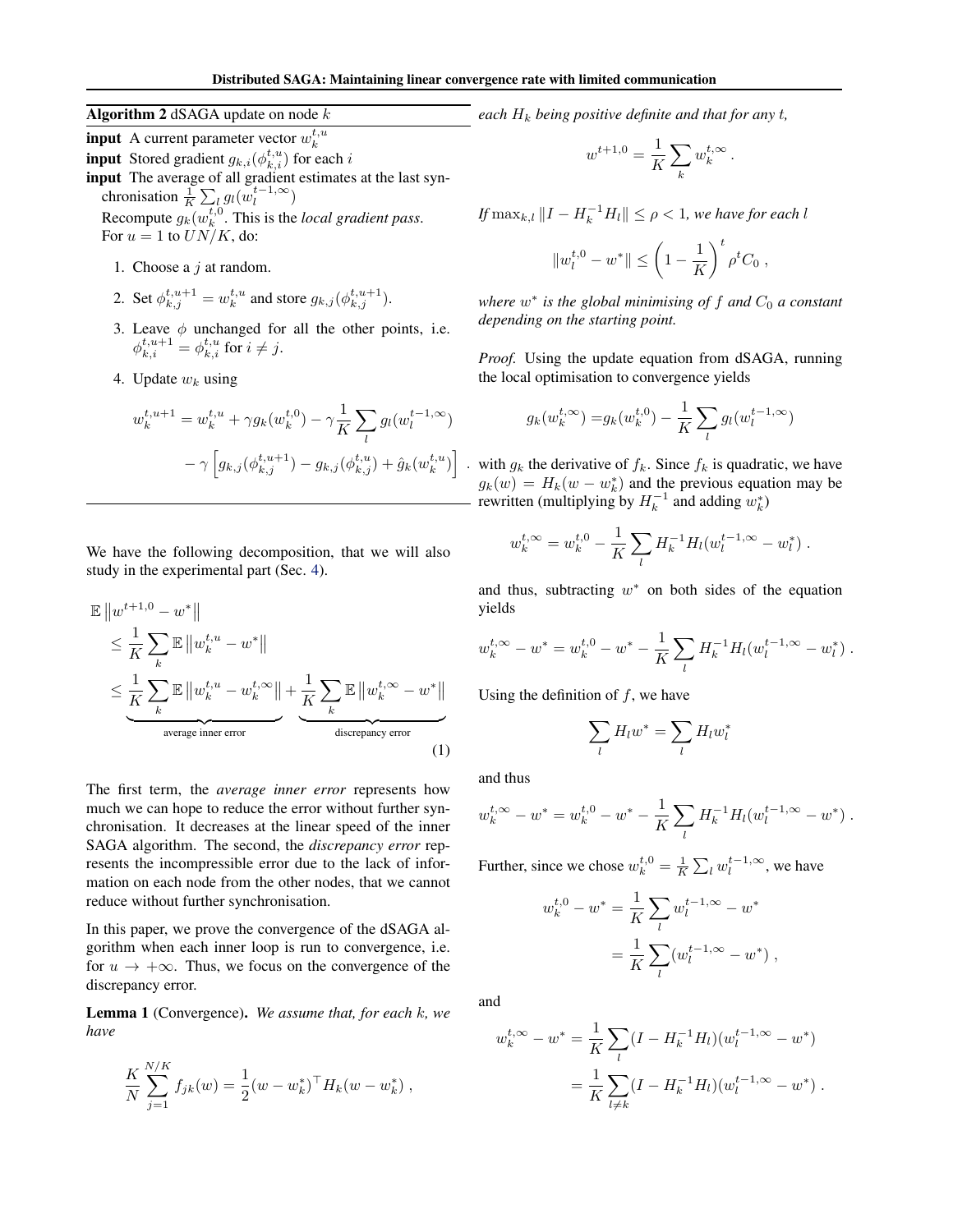$\Box$ 

<span id="page-4-0"></span>We may now upper bound  $||w_k^{t,\infty} - w^*||$  using

$$
\|w_k^{t,\infty} - w^*\|
$$
  
\n
$$
\leq \frac{1}{K} \sum_{l \neq k} ||I - H_k^{-1} H_l|| \|w_l^{t-1,\infty} - w^*\|
$$
  
\n
$$
\leq \frac{K-1}{K} \max_l ||I - H_k^{-1} H_l|| \|w_l^{t-1,\infty} - w^*\|
$$
  
\n
$$
\leq \frac{K-1}{K} \max_l ||I - H_k^{-1} H_l|| \max_l ||w_l^{t-1,\infty} - w^*||.
$$

If we assume that there is a  $\rho$  such that

$$
\max_{l} \|I - H_k^{-1}H_l\| \le \rho ,
$$

then taking the maximum over  $k$  yields

$$
\max_{k} \|w_k^{t,\infty} - w^*\| \le \frac{K-1}{K} \rho \max_{l} \|w_l^{t-1,\infty} - w^*\|.
$$

This concludes the proof.

Now that we have an asymptotic guarantee of convergence, we would like to be able to estimate the convergence ratio  $\rho$ , at least in a very simple setting.

Lemma 2 (Value of ρ). *We assume to minimise a linear model under gaussian data distributed over* K *nodes. More precisely,*  $f_k(w) = (w - w_k^*)^T H_k(w - w_k^*)$  *with* 

$$
H_k = \frac{K}{N} \sum_{i=1}^{N/K} x_{k,i} x_{k,i}^T
$$

*where the datapoints* x *have been drawn from a Gaussian with mean* 0 *and covariance* Σ *in dimension* d*,*

$$
x = \Sigma^{1/2} u \quad \text{with } u \sim \mathcal{N}(0, I) .
$$

*Then, for*  $N \to +\infty$ *,*  $d \to +\infty$  *and*  $\frac{dK}{N} \to \gamma$ *, we have* 

$$
||I - H_i^{-1}H_j|| \to \frac{2\sqrt{\gamma}}{1 - \sqrt{\gamma}}.
$$

*Proof.* Denoting  $r_{ij} = ||I - H_i^{-1}H_j||$ , we see that  $r_{ij}$  is small when  $H_i$  and  $H_j$  are similar. This makes sense as, if the problems on different nodes are similar, our approximation will be good and the convergence will be fast.

From our assumptions, we can write

$$
H_i = \frac{K}{N} \sum_i \Sigma^{1/2} u_{k,i} u_{k,i}^T \Sigma^{1/2} .
$$

where  $\hat{\mu}_k = \frac{K}{N} \sum_i u_{k,i}$  is the empirical average on node k.

We know that  $\frac{K}{N} \sum_i u_{k,i} u_{k,i}^T$  follows a Wishart distribution  $\mathcal{W}_d(I, \frac{N}{K})$ . In the limit of  $d \to \infty$ ,  $N \to \infty$ ,  $d/N \to \gamma$ , we have the following results:

- The eigenvalues of a Wishart matrix are uniformly distributed (by symmetry)
- The norm of a Wishart matrix drawn from  $W_d(I, \frac{N}{K})$ converges almost surely to  $(1 + \sqrt{\gamma})^2$  Geman [1980](#page-8-0)
- The empirical eigenvalue distribution converges almost surely to

$$
\mu_{\gamma}(x) = \frac{\sqrt{4\gamma - (x - 1 - \gamma)^2}}{2\pi\gamma x} \chi(x)
$$

where  $\chi$  denotes the characteristic function of the interval  $[(1 - \sqrt{\gamma})^2, (1 + \sqrt{\gamma})^2]$  Jonsson [1982.](#page-8-0)

Since the eigenvectors of both  $M$  and  $N$  are uniformly distributed over the unit sphere (by symmetry), we have that the expected norm of  $M^{-1}N$  is  $\frac{Tr(M^{-1})||N||}{d}$ d .

Knowing the empirical eigenvalue distribution, we can compute the limit of  $Tr(H_i^{-1})$  using

$$
\lim_{N/K \to \infty} Tr(H_i^{-1}) = d \int_{(1-\sqrt{\gamma})^2}^{(1+\sqrt{\gamma})^2} \frac{\sqrt{4\gamma - (x-1-\gamma)^2}}{2\pi \gamma x^2} dx
$$

$$
= \frac{d}{1-\gamma}.
$$

Thus, we have 
$$
||H_i^{-1}H_j|| = \frac{(1 + \sqrt{\gamma})^2}{1 - \gamma}
$$
 and

$$
||I - H_i^{-1}H_j|| = \frac{(1 + \sqrt{\gamma})^2}{1 - \gamma} - 1
$$

$$
= \frac{2\sqrt{\gamma}}{1 - \sqrt{\gamma}}.
$$

This concludes the proof.

 $\Box$ 

We emphasize that this result is based on several assumptions not verified in practice and should only serve as a rough guide to the actual convergence rate.

# 4. Real-world performance of dSAGA

We now study the empirical performance of dSAGA on several datasets for various settings of the hyper-parameters U and  $K$ . First, we want to know how well dSAGA performs compared to L-BFGS which is the most popular algorithm for distributed convex optimisation when reaching high precision is important Agarwal et al. [2014.](#page-8-0) Second, we want to know how rarely we can communicate between nodes while maintaining an acceptable convergence speed. Finally, we explore how dSAGA scales with the number of nodes K.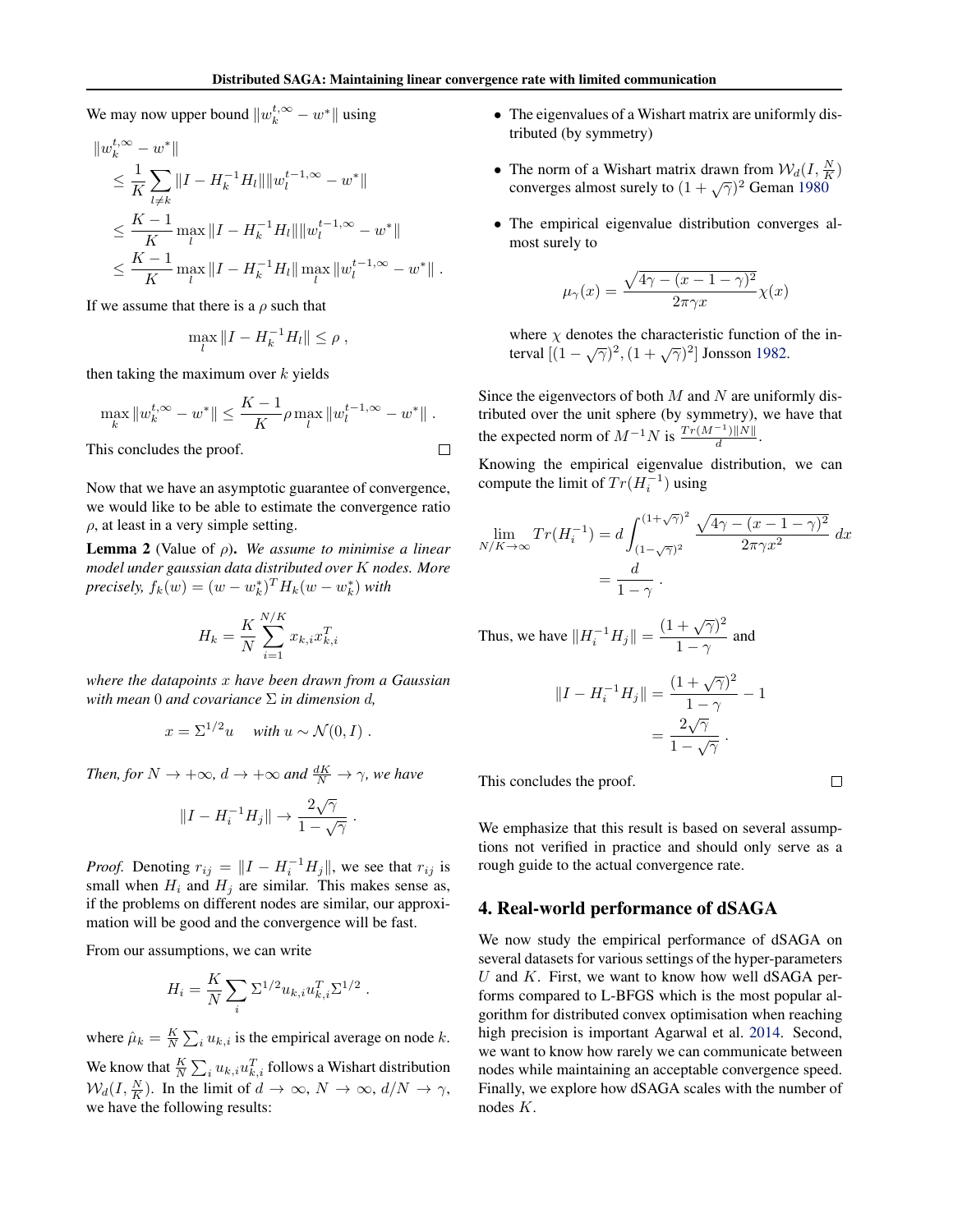### 4.1. Details of the experiments

We chose three datasets to study the behaviour of dSAGA:

- $\bullet$  ALPHA<sup>6</sup> is a dataset from the Large-Scale Pascal Challenge containing  $N = 5e5$  samples in dimension  $d = 500$ . Even though the size of this dataset is too small for distributed learning to be meaningful, its small dimension makes the comparison between theoretical and empirical values of constants such as  $\rho$ feasible.
- $\bullet$  CriteoSmall<sup>7</sup> is a dataset released by Criteo in the context of a Kaggle challenge. It contains  $N = 4.5e7$ binary samples in dimension  $N = 1e6$ , each sample having approximately 100 nonzero components.
- CriteoLarge<sup>8</sup> is one of the largest public datasets for classification and contains  $N = 4e9$  samples in dimension  $d = 1e6$ . The sparsity is the same as for CriteoSmall.

We minimised an  $\ell_2$ -regularised logistic regression. For dSAGA, we set the stepsize of the inner loop at the theoretical value provided for SAGA Defazio et al. [2014.](#page-8-0) Similar to what has been done by Agarwal et al. [\(2014\)](#page-8-0) and Defazio et al. [2014,](#page-8-0) we initialised both L-BFGS and dSAGA with one pass of stochastic gradient in all our experiments. The convergence speed was measured in log-excess error as a function of number of passes through the data. We decided against using wall clock time as this was heavily dependent on the specific implementation of the distributed system, Spark in our case, and clouded actual differences between optimisation algorithms.

Finally, dSAGA requires a local gradient pass after each synchronisation, which costs an extra pass over the data. Unless otherwise mentioned, this was accounted for in all the figures.

#### 4.2. Communication at every pass

We first compare dSAGA and L-BFGS when synchronisation between nodes happens after only one optimisation pass through the data, i.e.  $U = 1$ . This setting is the most detrimental to dSAGA as, due to local gradient pass, only half of the passes through the data are effectively used for optimisation. Fig. [1](#page-6-0) shows that dSAGA outperforms L-BFGS on ALPHA, performs comparably on CriteoSmall but is slower than L-BFGS on CriteoLarge.

Setting  $U = 1$ , however, is only useful if the local convergence on each node, or inner optimisation, is much faster than the global convergence, or outer optimisation. If each local optimisation is slow, then it should be beneficial to reduce the synchronisation frequency, i.e. increase  $U$ , to improve the overall speed. Section 4.4 explores the impact of U on the convergence speed.

### 4.3. dSAGA in the large cluster regime

As the storage cost of dSAGA scales linearly with the number of samples on each node, maintaining a constant storage cost per node requires the number of nodes  $K$  to scale linearly with the dataset size. For large datasets,  $K$  can be in the hundreds to maintain acceptable local storage costs.

Increasing  $K$  has two consequences. First, the amount of communication increases as each node must receive an update from every other node. Depending on the underlying implementation (e.g., tree aggregation or flooding), the complexity of such a communication varies between  $\mathcal{O}(\log(K))$  and  $\mathcal{O}(K)$ . Further, as the number of different local optimisation problems increases, so is the probability of a high discrepancy between several local optima, thus slowing down the optimisation.

The first issue is inherent to any distributed algorithm and can be tackled by reducing the communication frequency, which will be covered in the next section. We focus now on the second issue, studying how increasing  $K$  affects the convergence speed. Section [3,](#page-2-0) and in particular Eq. [1,](#page-3-0) show that two components adversely impact that speed.

First, each local hessian  $H_k$  gets further apart from the average Hessian  $H$ , increasing the discrepancy between local optimisations and limiting the improvement one can obtain without synchronisation. Second, SAGA's convergence speed is dependent on the number of datapoints, equal to  $N/K$ , and local optimisation slows down when K is too large. This degradation is especially important when  $N/K$ gets close to the condition number  $\kappa = \frac{L}{\mu}$ .

Fig. [1](#page-6-0) shows how the convergence speed of dSAGA degrades when K increases. The degradation occurs on all datasets and does so much earlier when the number of samples is  $N$  is small. Thus, our recommendation is to set  $K$ to the minimum value allowing each local node to store its samples and gradients.

### 4.4. Reducing the communication frequency

When reducing the frequency of communication, each inner optimisation runs closer to convergence. In the extreme limit of  $U = +\infty$ , each local optimisation will have converged to a different optimum and no communication will have occurred, leading to a poor global solution. The goal is thus to set  $U$  large enough so that each local optimisation gets close to convergence, but not too large so that local parameter vectors do not stray too far from each other.

<sup>6</sup> ftp://largescale.ml.tu-berlin.de/largescale/alpha

<sup>7</sup> http://labs.criteo.com/downloads/2014-kaggle-displayadvertising-challenge-dataset

<sup>8</sup> http://labs.criteo.com/2013/12/download-terabyte-click-logs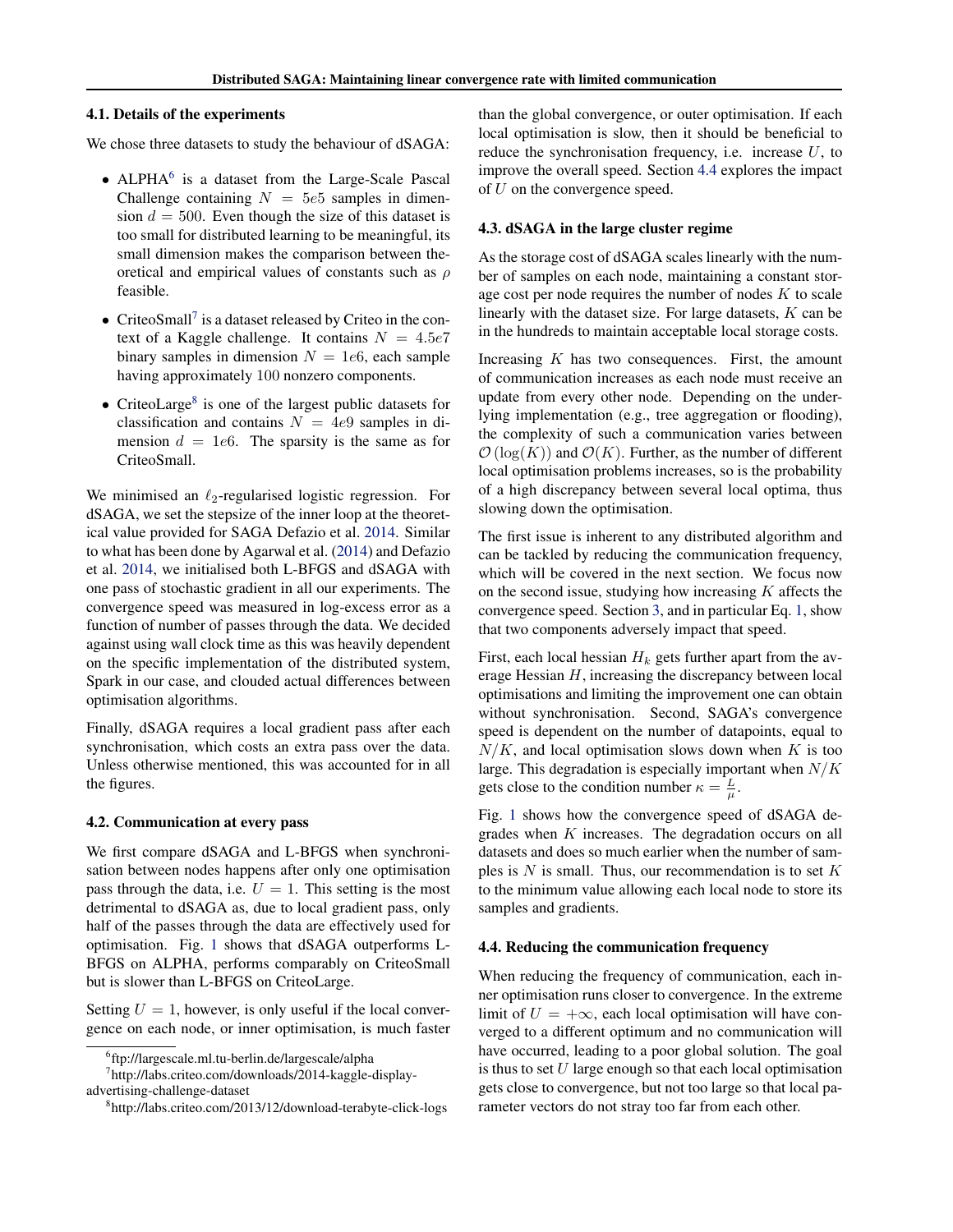<span id="page-6-0"></span>

Figure 1. Comparison of convergence speed when synchronising every pass on the data.

Fig. [2](#page-7-0) shows the impact of  $U$  on the global convergence speed. As increasing  $U$  compounds two effects, the beneficial one of reducing "wasted" local gradient passes postsynchronisation over the data and the detrimental one of potentially over-optimising local functions, we split the results in two columns. The left column only counts optimisation passes through the data. With this metric, increasing U can only deteriorate the convergence speed. The right column takes every pass into account, thus providing a comparison closer to actual performance.

We first notice, that except with  $U = 12$  for ALPHA, increasing U does not degrade the performance in terms of optimisation passes. This means, for all these datasets, the limiting factor is the local convergence. This is good news as this means that we can increase  $U$ , thus reducing the communication overhead, without loss of performance. This is confirmed with the plots on the right column when larger values of U consistently outperform smaller ones.

With reduced communication frequency, dSAGA now clearly outperforms L-BFGS on CriteoSmall and is comparable on CriteoLarge. Unfortunately, computations were too intensive to run exhaustive experiments on the impact of U on the larger datasets.

These results means that the extra-pass on the data required after synchronisation in dSAGA as well as the communication cost can be absorbed by increasing  $U$ . In the end, the convergence speed of dSAGA is quite robust to limited communications, which makes the algorithm competitive when communication cost is high.

### 4.5. Analysis of the inner and outer convergence speed

The experiments shown in Fig. [2](#page-7-0) showed we can increase the latency without impacting the convergence speed, which indicates that the *inner error* term dominates the *discrepancy error* term. Thus, it is likely that the degradation with  $K$  we observe in Fig. 1 is due to the degradation of the convergence speed of the inner SAGA algorithm.

To observe this more precisely, we let the inner loops run to convergence by setting  $U = 100$  to observe the empirical convergence rates of the *inner error* and of the *discrepancy error.* We denote  $\tilde{\rho}_K$  the reduction in excess error of f between two consecutive synchronisations, i.e.

$$
\tilde{\rho}_K = \frac{f(w_k^{t+1,0}) - f^*}{f(w_k^{t,0}) - f^*} \,. \tag{2}
$$

We also denote

$$
\hat{\rho}_K = \left(1 - \frac{1}{K}\right) \frac{2\sqrt{\gamma}}{1 - \sqrt{\gamma}}\tag{3}
$$

the theoretical valued predicted by Lemma [2.](#page-4-0) Lemma [1](#page-3-0) tells us that, if the local optimisations did indeed converge, we should have  $\hat{\rho}_K = \tilde{\rho}_K$ . Then, we denote  $\tilde{\alpha}_K$  the reduction in the excess error of  $f$  during the inner optimisation after one pass over the data, taking the worst one over all the nodes:

$$
\tilde{\alpha}_K = \max_k \frac{f\left(w_k^{t,u+\frac{N}{K}}\right) - f\left(w_k^{t,\infty}\right)}{f(w_k^{t,u}) - f\left(w_k^{t,\infty}\right)}\,. \tag{4}
$$

Finally, we denote  $\tilde{\omega}_K$  the empirical convergence speed of SAGA on the inner function,

$$
\tilde{\omega}_K = \max_k \frac{f_k^t \left(w_k^{t, u + \frac{N}{K}}\right) - f_k^t \left(w_k^{t, \infty}\right)}{f_k^t(w_k^{t, u}) - f_k^t \left(w_k^{t, \infty}\right)} \ . \tag{5}
$$

where

$$
f_k^t(w) = f_k(w) + \frac{1}{K} \sum_l \left( \hat{g}_l(w_l^{t-1, \infty}) - g_k(w^{t, 0}) \right)^T (w - w^{t, 0})
$$

Fig. [3](#page-7-0) shows how these four quantities vary as a function of the number of nodes  $K$  on the ALPHA dataset.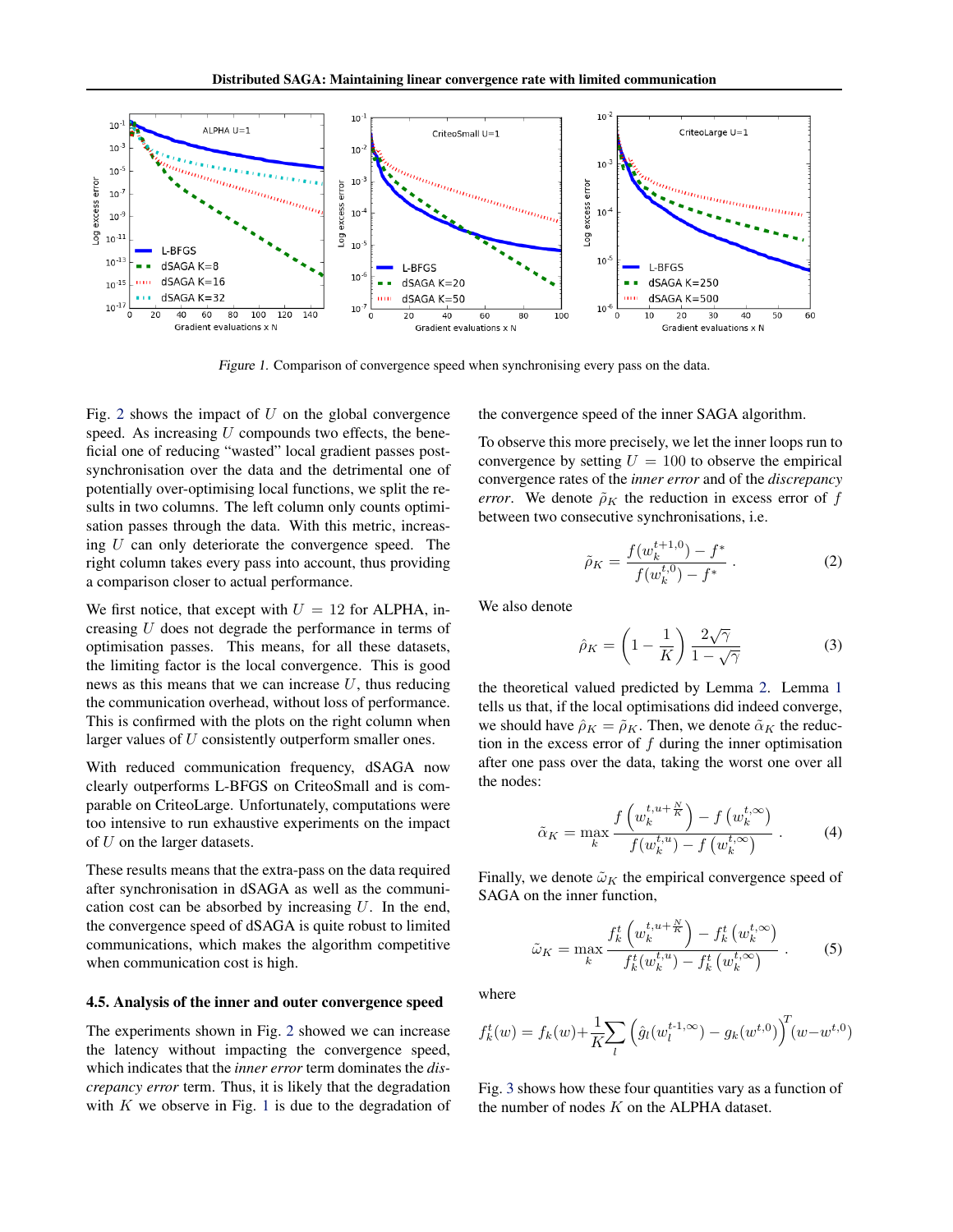<span id="page-7-0"></span>

Figure 2. Impact of  $U$  on the convergence speed. The left column only counts optimisation passes while the right column takes all passes into account, thus being more representative of real performance. dSAGA is robust to decreased communications and is competitive or beats L-BFGS on all datasets.

Let us first focus on the excess error of f after each synchronisation. Save for the lowest values of  $K$ , we observe that the decrease in excess error observed empirically,  $\tilde{\rho}_K$ remains almost constant. This indicates that the decrease in convergence speed observed when increasing  $K$  is almost exclusively due to the inner optimisation of the  $f_k$ 's slowing down.

This is confirmed by the variation of  $\tilde{\omega}_K$ . For low values of  $K$ , one pass through the data leads to a decrease in local excess error of more than half. However, it quickly degrades until, for large values of  $K$ , the decrease is worse than 0.8.

The degradation of  $\tilde{\omega}_K$ , the local convergence speed, drives the degradation of  $\tilde{\alpha}_K$ , the reduction in the excess error of f during the inner optimisation.

Finally, we can observe that the theoretical bound on  $\tilde{\rho}_K$ ,  $\rho_K$  is accurate for low values of K but quickly becomes



Figure 3. Variation of the convergence speed of inner improvement versus best guaranteed regret when K varies on ALPHA.

very loose. This is due to the proof technique used where an average over all nodes has been replaced with a maximum over those nodes. As the number of nodes increases, this bound becomes less accurate and the theoretical guarantees are far worse than the empirical results.

This leads us to conclude that, in all the regimes we studied, the convergence speed of dSAGA is mainly driven by the convergence speed of the local optimisations. This is promising as it shows the robustness of our distribution technique and its potential applicability to faster local optimisers than SAGA.

# 5. Conclusion

We proposed a distribution version of the SAGA algorithm which, by communicating an approximation of the state of each node to all the other nodes, outperforms L-BFGS while limiting the amount of communication between nodes. In settings where achieving high accuracy with large datasets is important, such as in online advertising, dSAGA offers the benefits of SAGA while maintaining a constant storage cost per node.

We also showed how dSAGA was affected by an increase in the number of nodes, concluding that, in order to maintain good speeds, each node should contain enough samples.

A few directions remain to be explored. First, it would be interesting to apply dSAGA to more recent optimisation techniques such as the catalyst method of Lin et al. [\(2015\)](#page-8-0). We also think that designing an algorithm suited to asynchronous communication would provide great benefit, especially in the large  $K$  setting where the likelihood of a node much slower than the others is greater.

### ACKNOWLEDGEMENTS

The authors would like to thank Victor Manuel Guerra Moran for his help in implementing dSAGA.